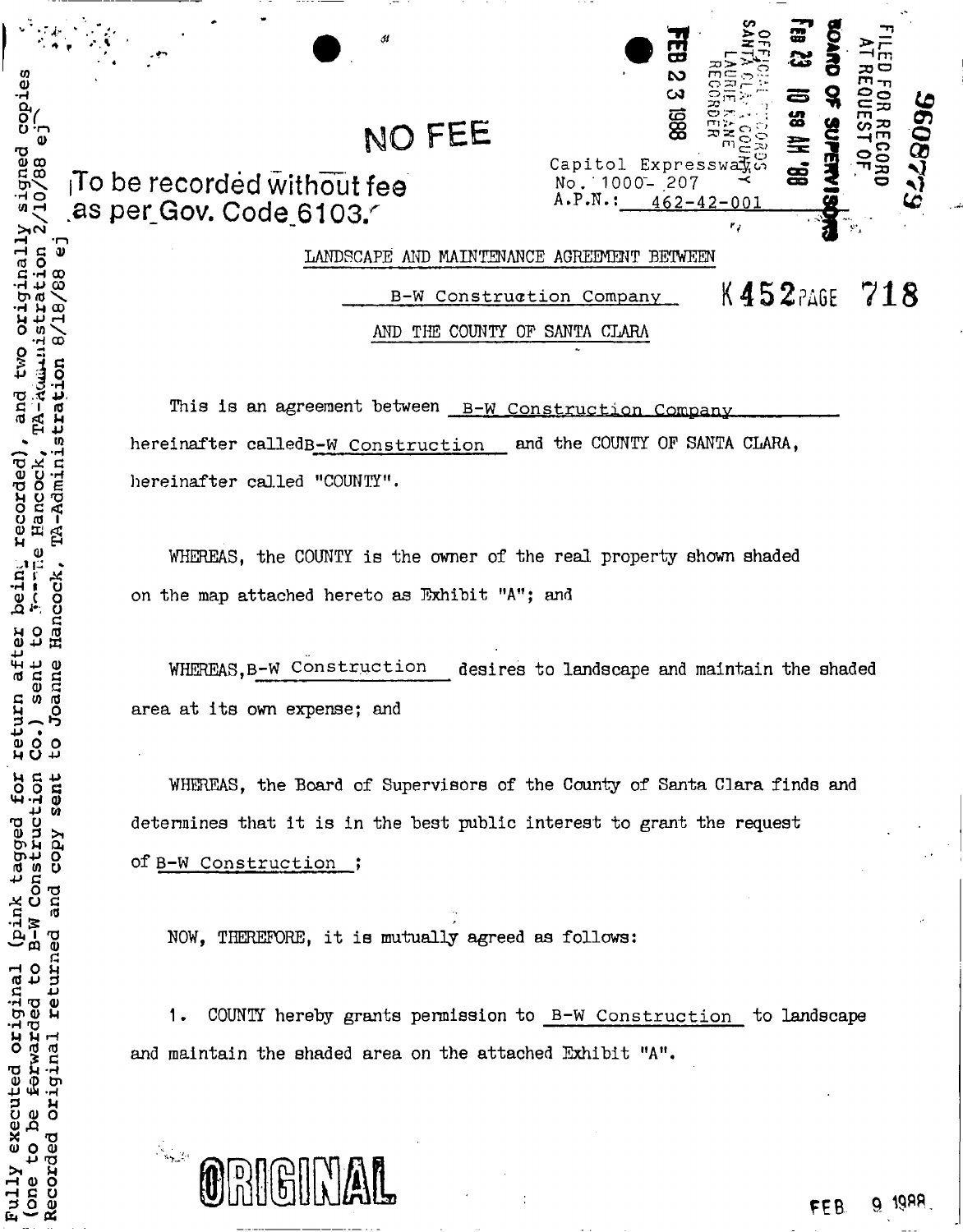### K452PAGE 719

 $2.$   $B-W$  Construction shall assume the defense and agree to save harmless and indemnify COUNTY, its officers and employees from any liability for injury, death, loss, accident or damage to any persons or property arising out of the use of said shaded area for landscaping purposes.

3- B-W Construction hereby agrees at its own expense to landscape and maintain the shaded area, that said landscaping shall be kept trim and shall not interfere with sight clearance for traffic on adjacent roadways, and that said landscaping shall not, in the judgement of the Road Commissioner, become a public eyesore.

4. COUNTY reserves the right to rescind the permission granted herein upon the giving of a sixty (60) day written notice to B-W Construction .

5. Aqy notices required to be sent under the terms of this agreement shall be addressed as follows:

|                       | To COUNTY: Property Division<br>County of Santa Clara<br>Transportation Agency<br>1570 Old Oakland Rd., Suite 203<br>San Jose, CA 95131 |
|-----------------------|-----------------------------------------------------------------------------------------------------------------------------------------|
| To: B-W Construction: | James E. Rubnitz                                                                                                                        |
|                       | 1925 S. Winchester Blvd. Suite 200                                                                                                      |

Campbell, CA 95008

2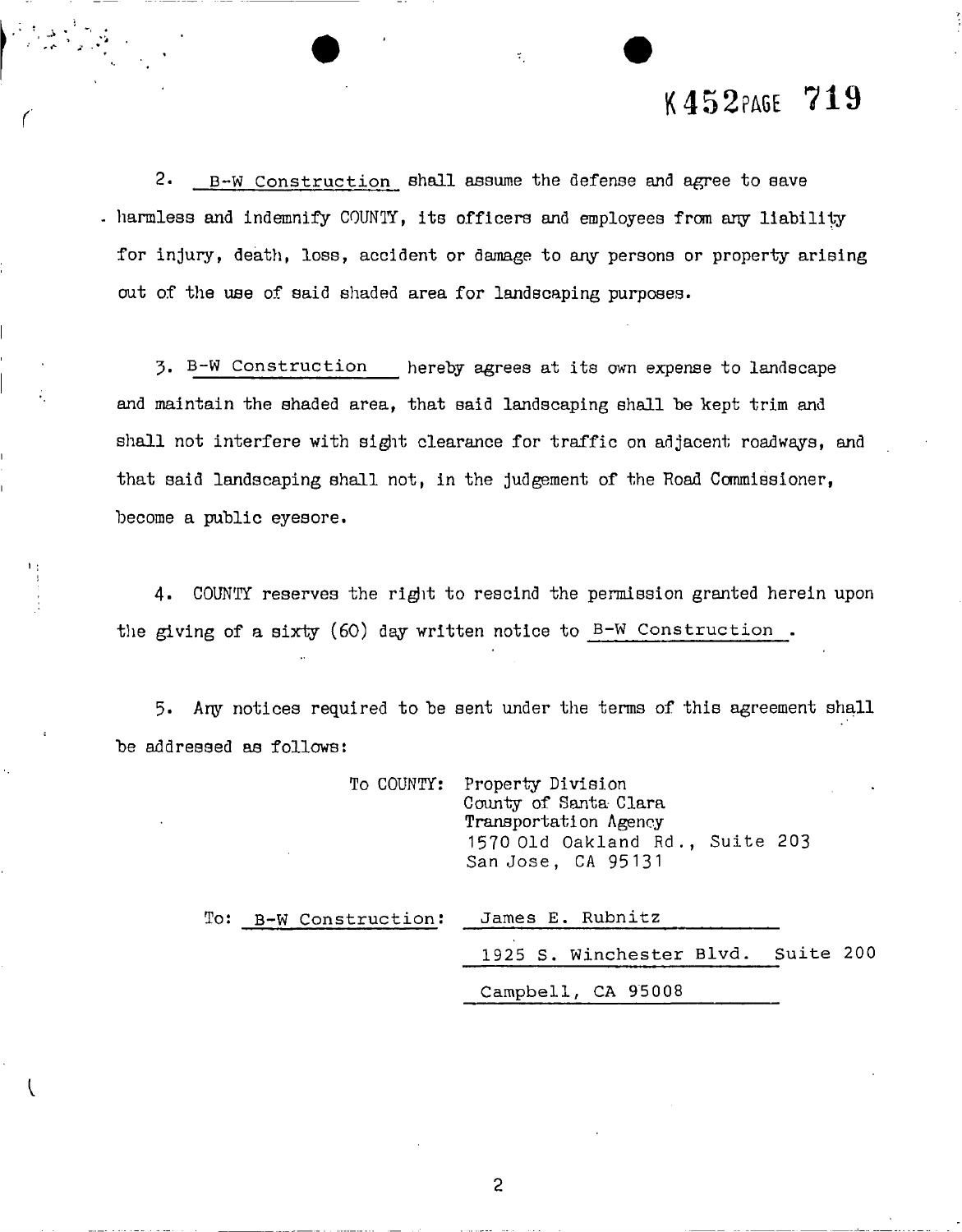**GENERAL ACKNOWLEDGMENT** 

State of  $\angle$ a $\cup$  $\angle$  ozn $\angle$ a) County of  $\bigcup$  a. (take

K452PAGE 721



On this the  $\frac{\partial a^{ncl}}{\partial ay}$  of <u>A levem liez</u> 1987 before me, the undersigned Notary Public, personally appeared *9 -* **R** personally known to me  $\Box$  proved to me on the basis of satisfactory evidence to be the person(s) whose name(s)  $\frac{1}{\frac{1}{1-\frac{1}{1-\frac{1}{1-\frac{1}{1-\frac{1}{1-\frac{1}{1-\frac{1}{1-\frac{1}{1-\frac{1}{1-\frac{1}{1-\frac{1}{1-\frac{1}{1-\frac{1}{1-\frac{1}{1-\frac{1}{1-\frac{1}{1-\frac{1}{1-\frac{1}{1-\frac{1}{1-\frac{1}{1-\frac{1}{1-\frac{1}{1-\frac{1}{1-\frac{1}{1-\frac{1}{1-\frac{1}{1-\frac{1}{1-\frac{1}{1-\frac{1}{1-\frac{1}{1-\$ within instrument, and acknowledged that \_\_execute d it. WITNESS my hand and official seal.

Marie 9. King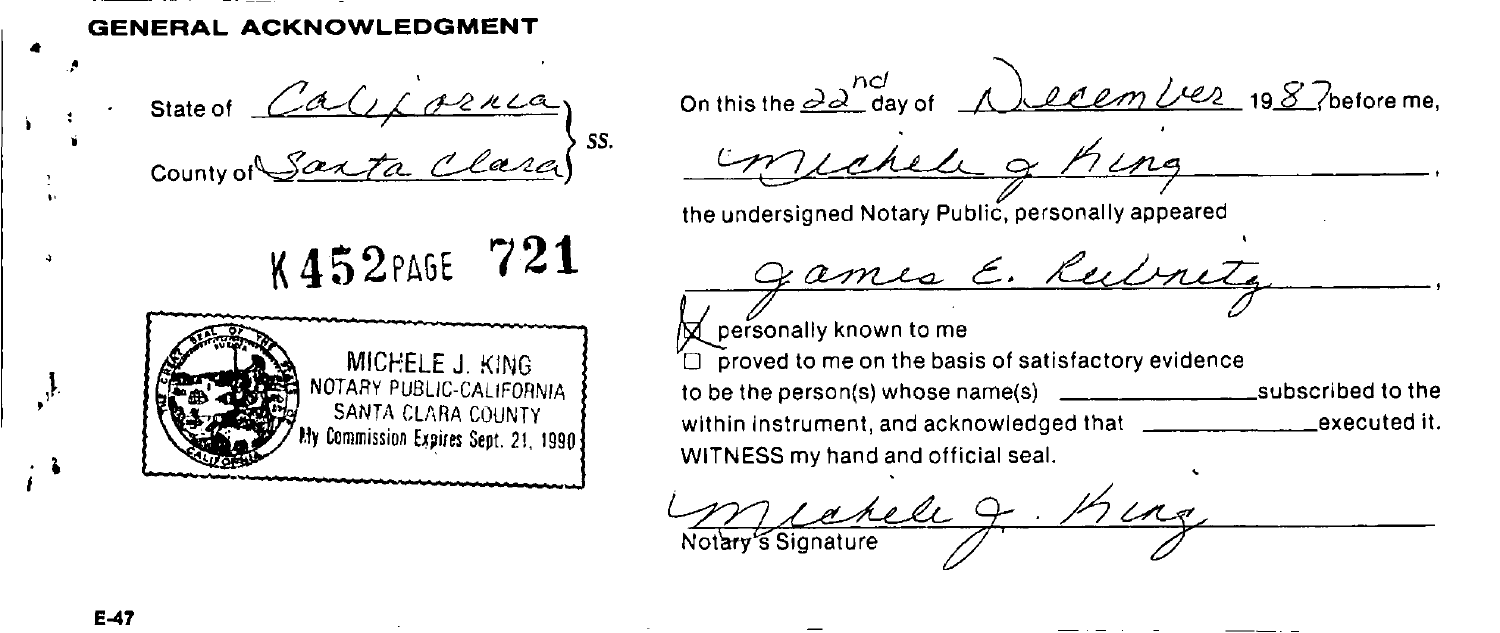## K452PAGE 720



|        | Bw Covenichos    |  |
|--------|------------------|--|
| Bv:    | James E. Rubritz |  |
| Title: | Soottracs.       |  |

THIS SPACE FOR NOTARY FORM

 $\sim$  2 1988 Executed this date: FEB 9 COUNTY OF SAN  $By$ pervisors DONALD M. RAINS, Clerk<br>Board of Supervisors ATTEST: APPROVED AS TO FORM AND LEGALITY: Deputy County Counsel

WPYGO1

ا، م

t  $\overline{\mathcal{L}}$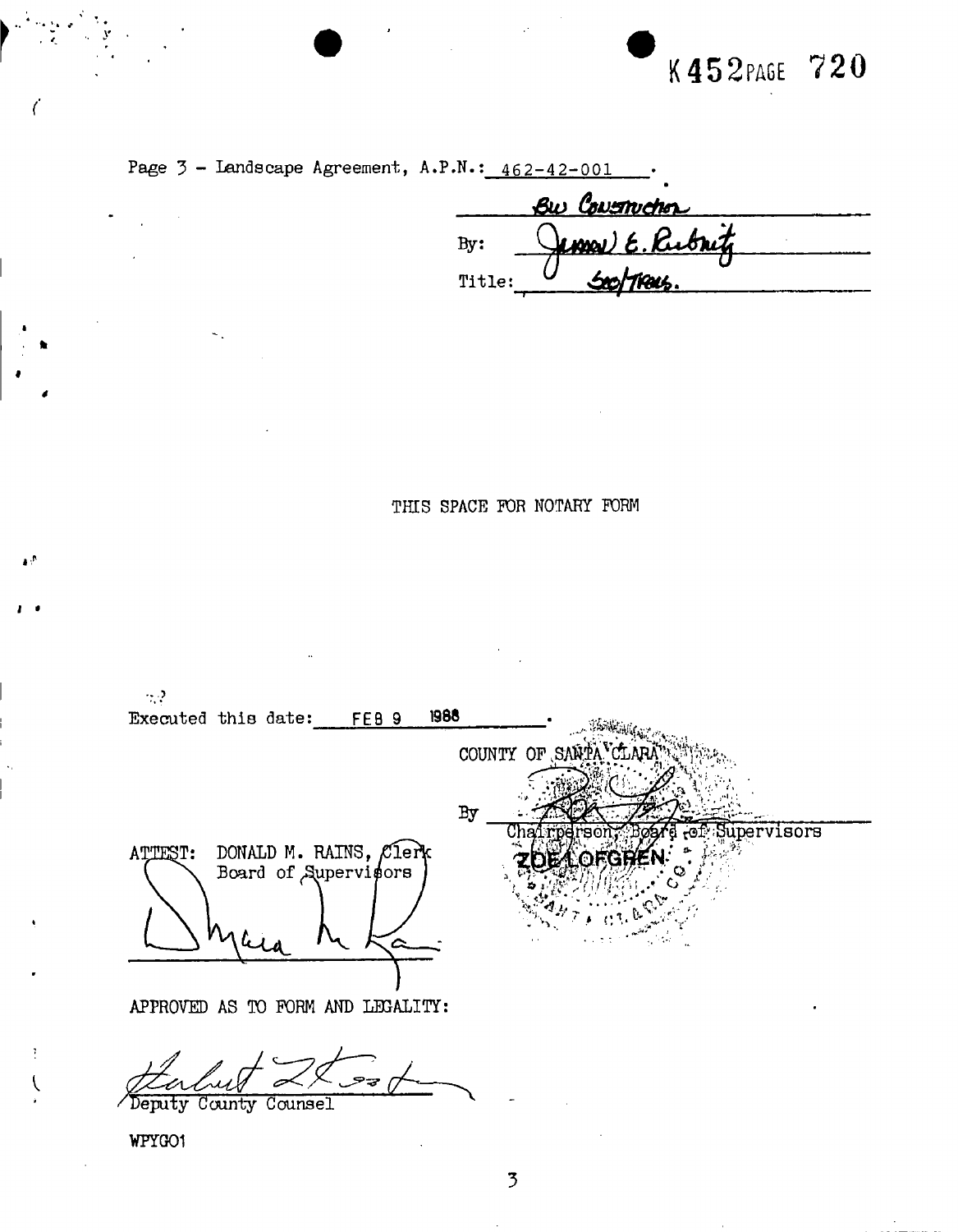$\ddot{\phantom{0}}$ 

 $\frac{1}{2}$ 

 $\overline{\phantom{a}}$ 

 $\mathbf{Q}^{(n)}_{\mathbf{R},\mathbf{C}}$  ,  $\mathbf{Q}^{(n)}$  $\bar{A}$  $\mathcal{L}_{\text{max}}$  $\sigma_{\rm h}/\Lambda_{\rm AA}$ 

 $\ddot{\phantom{0}}$ 

 $\overline{\phantom{a}}$ 

 $\begin{array}{c} 1 \\ 0 \\ 0 \\ 0 \end{array}$  $\overline{\phantom{a}}$ 

 $\ddot{\phantom{0}}$ 

will also behave

 $\hat{\mathbf{v}}$ 

 $\ddot{\phantom{a}}$ 

 $\hat{\vec{r}}$ 

 $\hat{\sigma}$ 

**99.**  $\frac{1}{2}$  so the conditional state of  $\frac{1}{2}$ 

 $\frac{1}{l}$ 

í

 $\gamma_{\rm A}$ 

r i

ł

 $\overline{z}$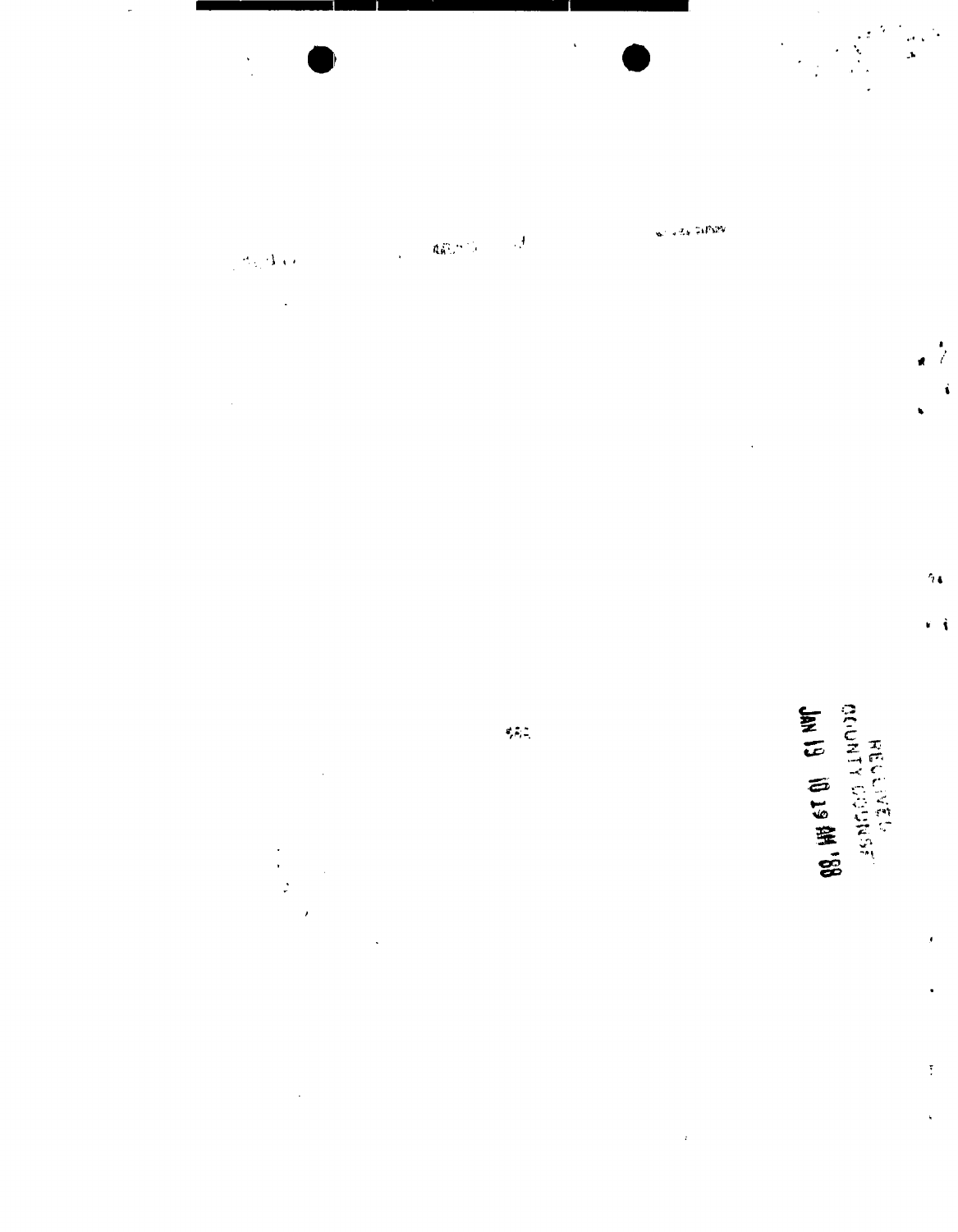







 $EXHIBIT "A" -$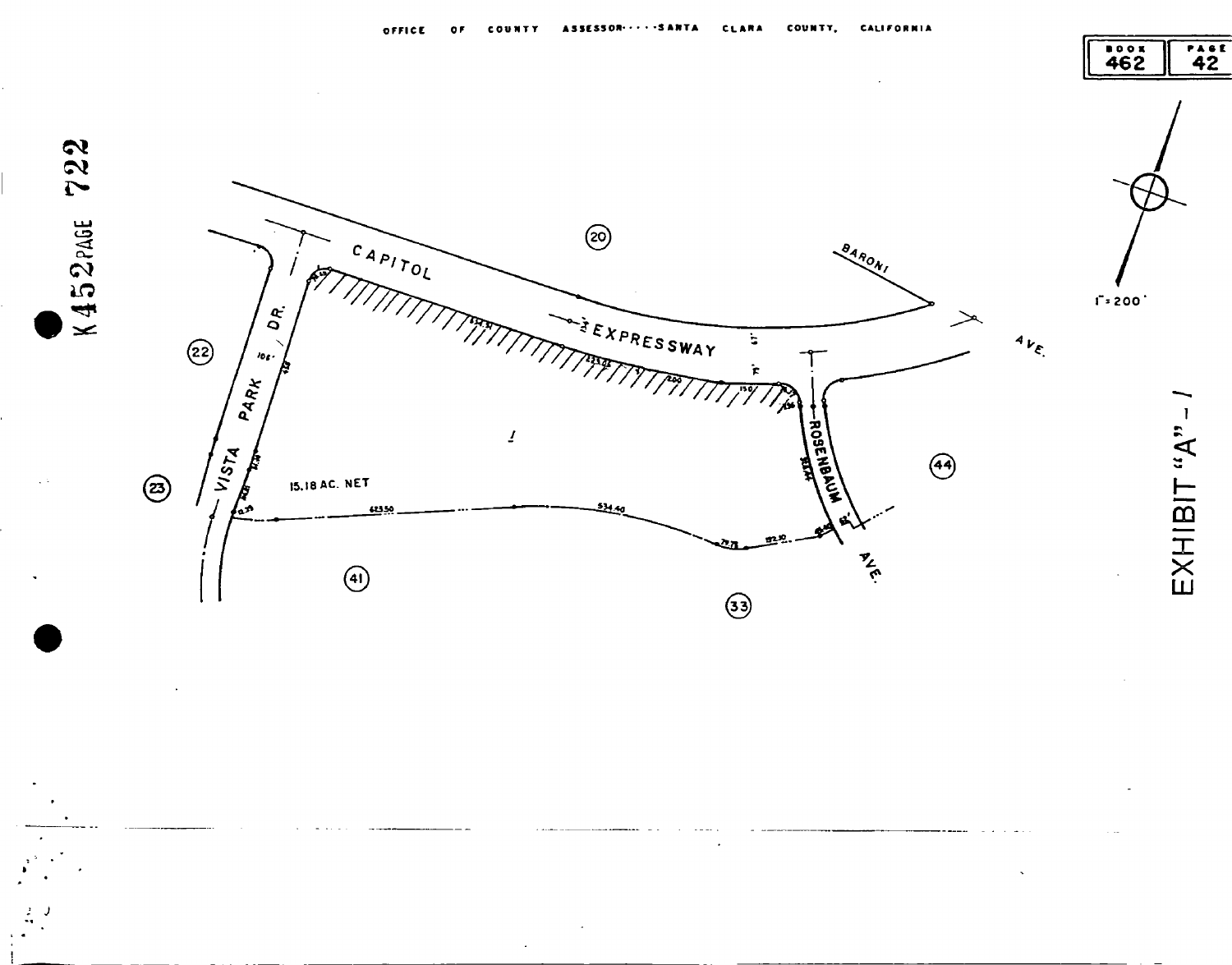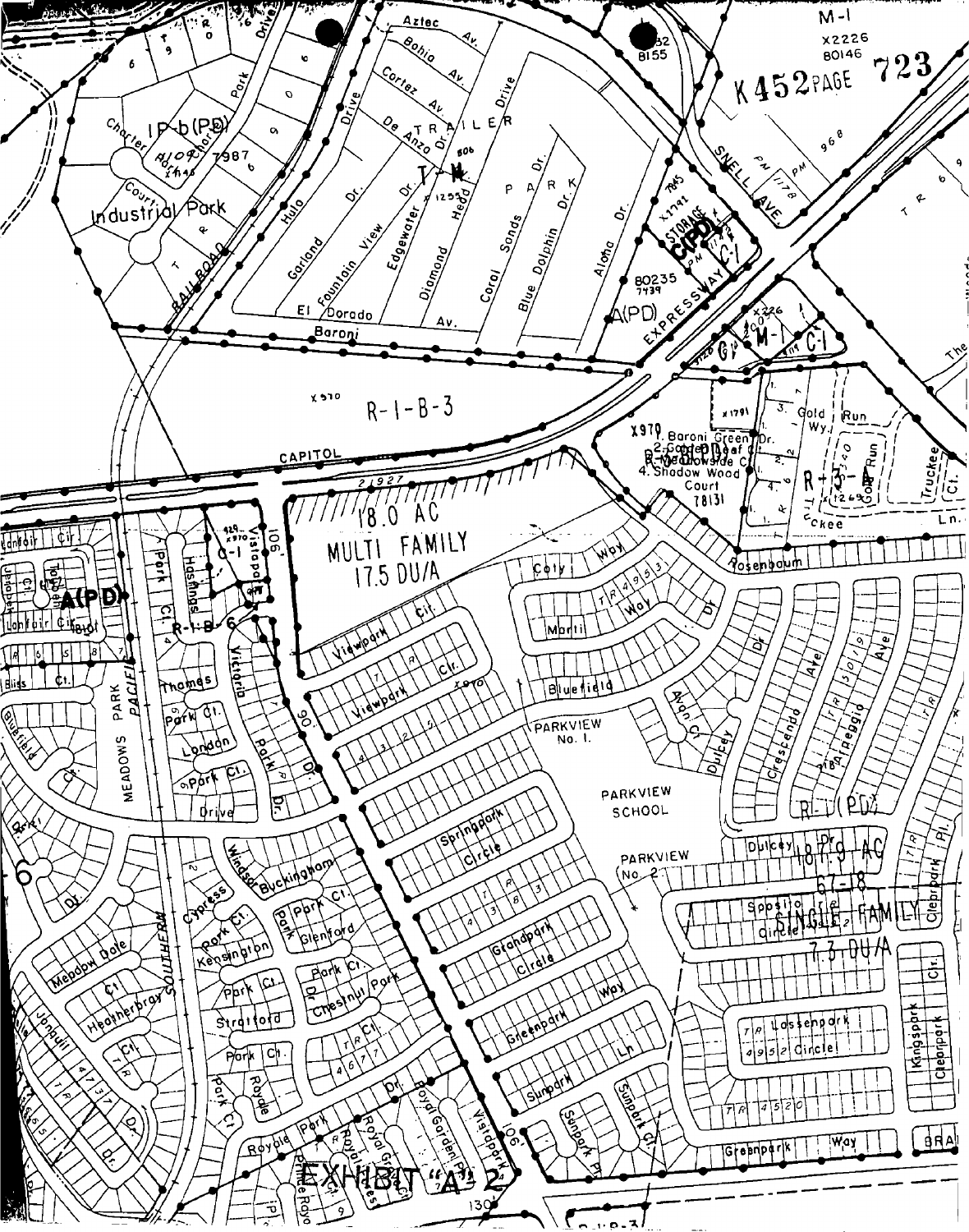### K452PAGE 724



photographic image may be<br>
\poor due to condition of<br>
\poor due to condition of  $\ddot{\phantom{a}}$ 

 $\mathbf{A}$ <sub>is</sub> ISHISIT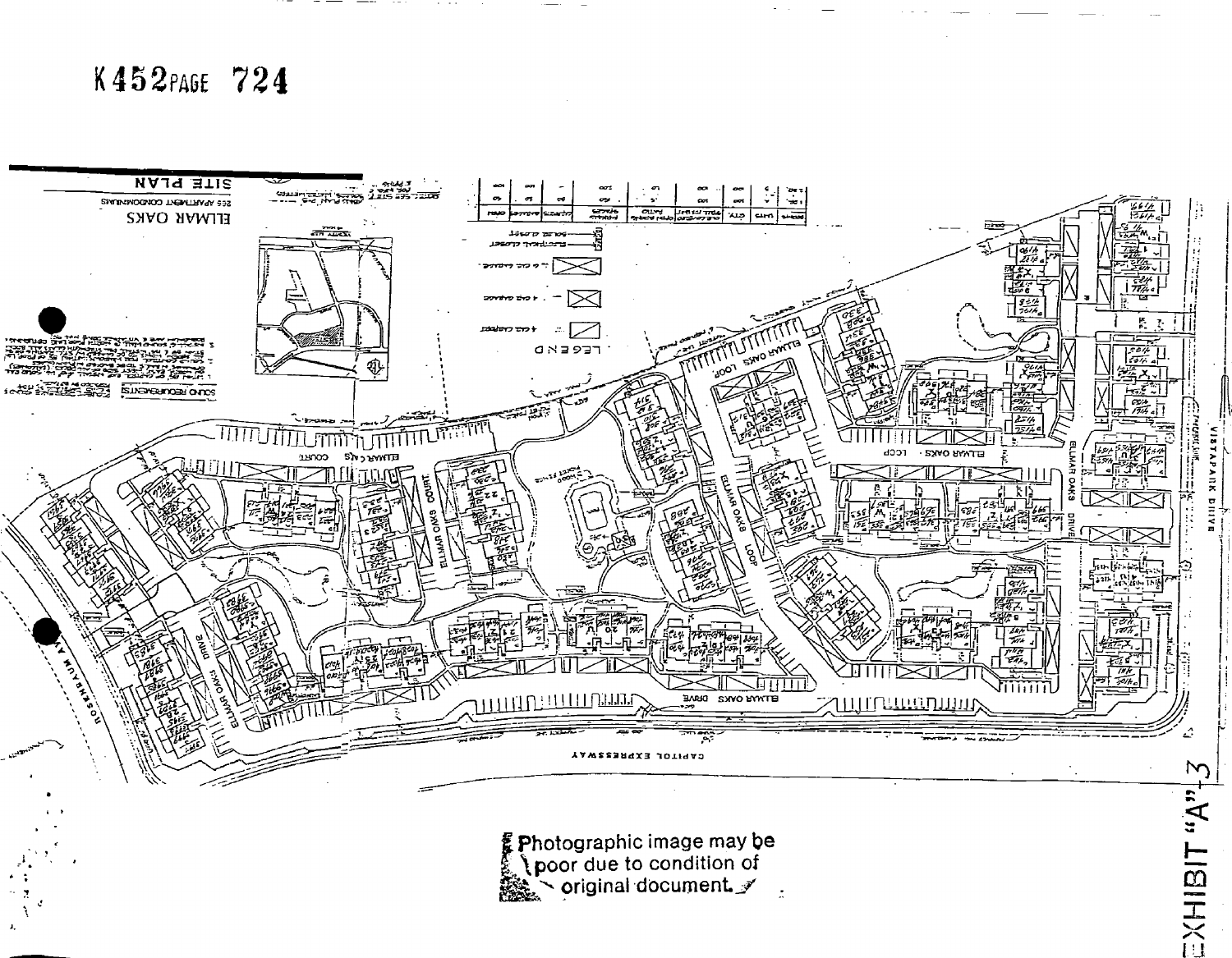

 $\ddot{\cdot}$ 

# SANTA CLARA COUNTY<br>TRANSPORTATION AGENCY<br>PLANIXING LIFENS CETY DEC 23 4 24 PM '87

 $\pm$ 

Ť.

 $\bar{z}$ 

÷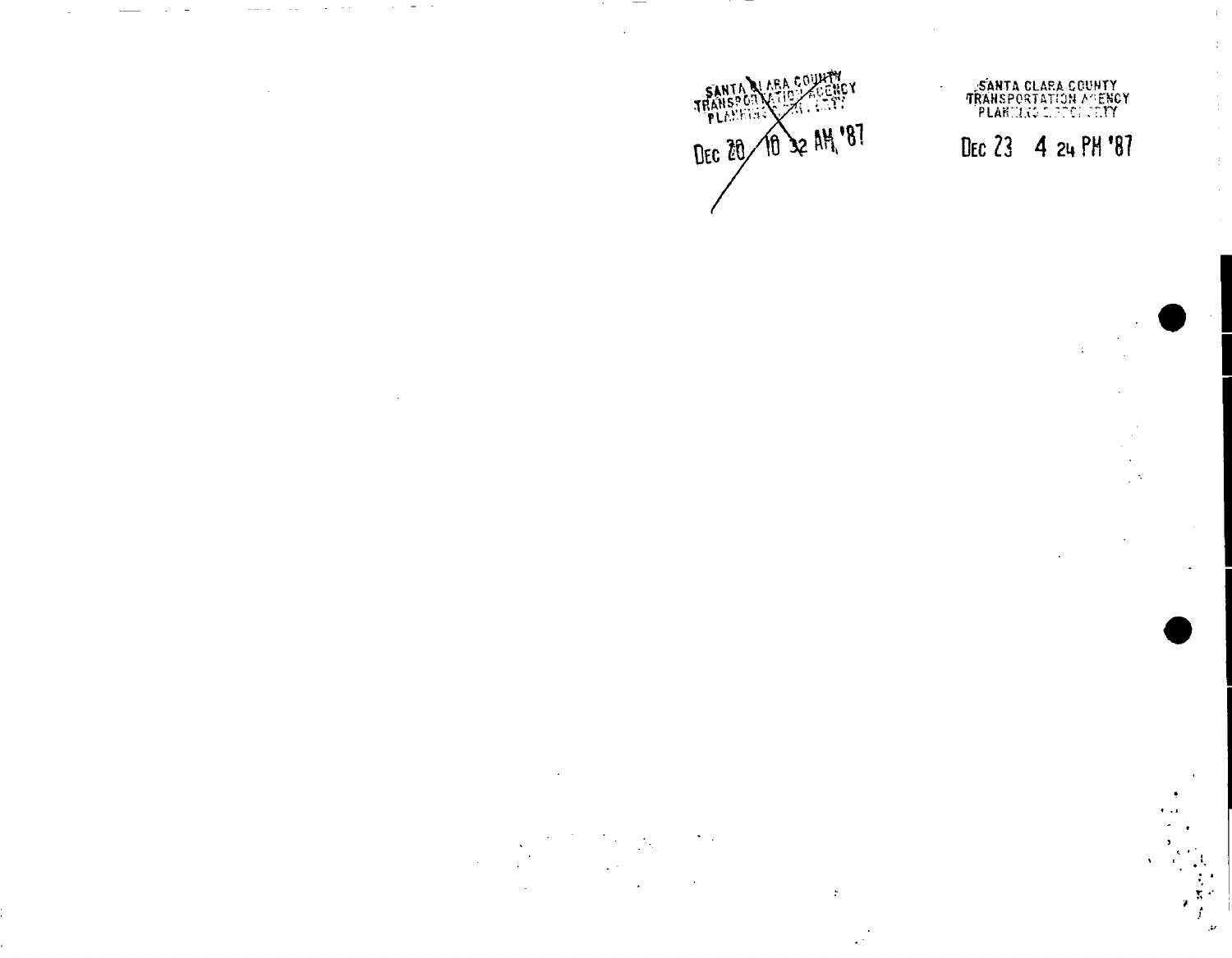| County of Santa Clara                                                                            |                 |                                                                                                                | <b>Transportation Agency</b><br>1555 Berger Drive<br>San Jose, California 95112 |
|--------------------------------------------------------------------------------------------------|-----------------|----------------------------------------------------------------------------------------------------------------|---------------------------------------------------------------------------------|
| <b>California</b>                                                                                |                 | TRANSMITTAL MEMORANDUM                                                                                         |                                                                                 |
| Prepared by D. Logan<br>Reviewed by R. Scott W.<br>Submitted by J. Reading<br>APPROVED: DIRECTOR | Page $1$ of $2$ |                                                                                                                | S.D.2<br>$DATE: _\nJanuary 15, 1988$                                            |
| TRANSIT DISTRICT BOARD:                                                                          |                 | Agenda Date and the state of the state of the state of the state of the state of the state of the state of the | Item No.                                                                        |
| COUNTY BOARD OF SUPERVISORS:                                                                     |                 |                                                                                                                | Agenda Date February 9, 1988 Item No.                                           |
| TRANSPORTATION COMMISSION:<br>FIGONE, PROPERTY, PLANNING AND PROPERTY                            |                 |                                                                                                                | Agenda Date <b>contracts</b> Item No.                                           |

#### **SUBJECT:** LANDSCAPE AGREEMENT WITH B-W CONSTRUCTION COMPANY

#### RECOMMENDED ACTION

Authorize the chairperson to execute the agreement between B-W Construction Co. and the County of Santa Clara for the installation and maintenance of landscape improvements on Capitol Expressway between Vistapark and Rosenbaum.

#### FISCAL IMPLICATIONS:

No expenditure of County funds is involved.

#### REASONS FOR RECOMMENDATION/BACKGROUND:

On a typical section of County expressway where access is restricted, the County is responsible for the installation of landscaping and maintenance of the landscaped areas. In some cases private companies located adjacent to these areas are allowed to landscape and maintain them with the approval of the County.

This landscape agreement, which is on the County's standard form, permits B-W Construction Co. to landscape and maintain the area shown on the Exhibit "A" attached to the agreement. B-W Construction Co. will assume liability for injury, death, loss, accident or damage to any persons or property arising out of the use of this area for landscaping purposes.

The County reserves the right to rescind this agreement after giving a sixty day written notice to B-W Construction Co. B-W Construction Co. *Construction* 



**APPROVED BY THE BOARD OF SUPERVISORS**  OF SANTA CLARA COUNTY FEB 9 DONALD My RAINS, Glerk of the Board

**Deputy Clerk " FEB 9 1988** 

 $\vec{c}$ 

 $\binom{13}{2}$  1908 REV 5/84